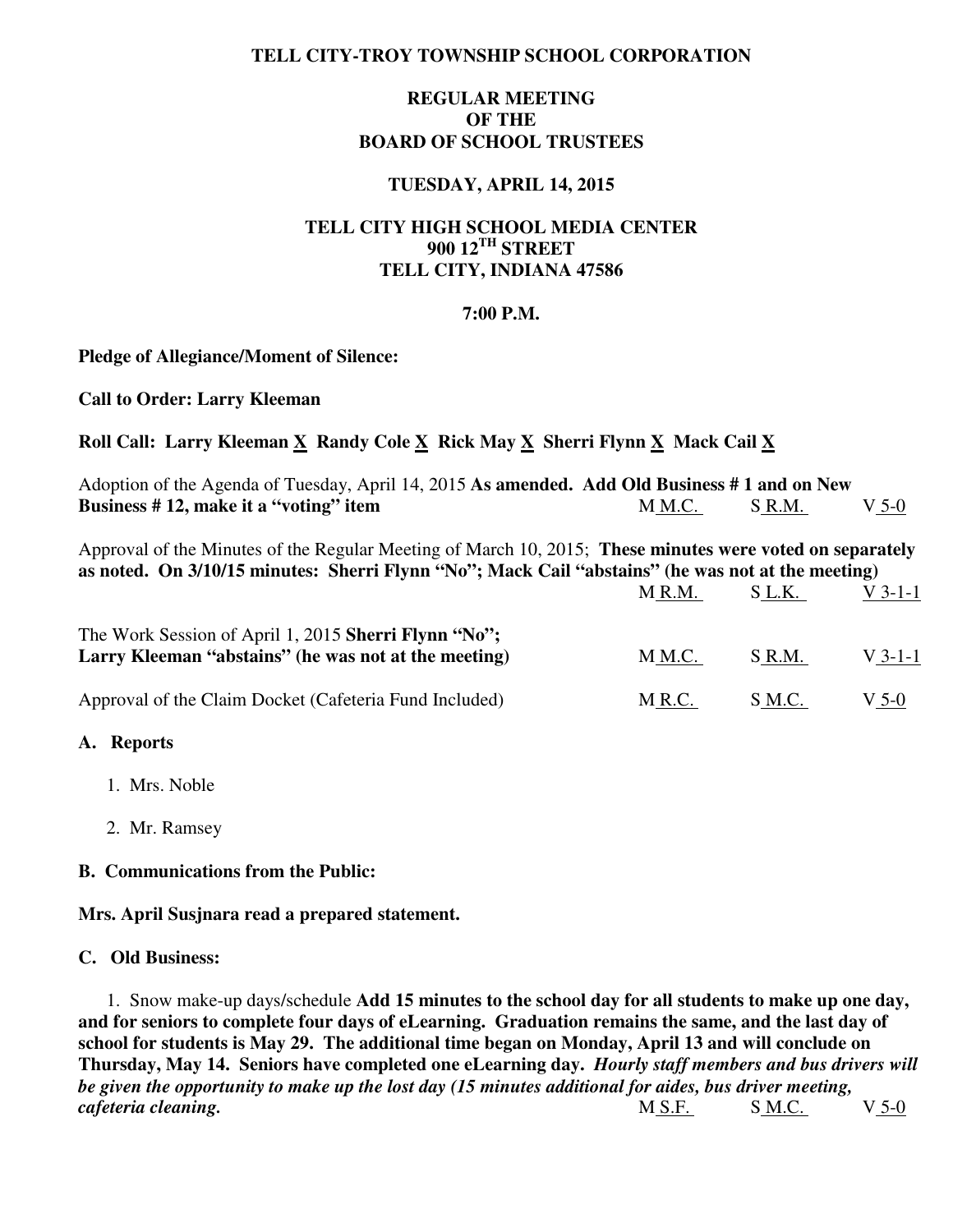## **D. New Business:**

- 1. London Witte Group **To have the London Witte continue to research our best financial options and to also prepare a resolution that will be presented for adoption at the regular Board meeting scheduled for May 12. MM.C.** S R.M. V 5-0
- 2. Resignation **Angela Schmitt (WTE teacher)** MR.C. S.S.F. V 5-0
- 3. William Tell Elementary School
	- A. K-2 Stem Club **Gretchen Schultz**
	- B. Day Care Staff **The number of youngsters at our staff daycare dictates the need to hire another person to help in this area. This is posted and we hope to find someone asap. This person will be allowed to begin and we will bring the person's name back for formal approval at the May 12 meeting. This is a self-funded program.** M R.C. S M.C. V 5-0
- 4. Tell City Jr-Sr High School
	- A. Volunteer Assistant Girls' Tennis Coaches **Vanessa Ford and Julie Bryant**
	- B. Secretarial Adjustments **A change in secretarial status (hours and position). Sara VanHoosier and Melissa Arnold are the staff members involved.** MM.C. SR.M. V 5-0
- 5. 2015-2016 School Calendar **After another year of struggling to get days of school that were missed because of weather made up, we believe we should adjust the school calendar for the 2015-2016 school year that gives us more opportunities to have time within the schedule to make days up next year.** M<u>S.F.</u> S<u>R.M.</u> V5-0 6. Contracted Bus Routes (Routes 1 and 4) **Route 1 (Nathan Amos),** M R.M. S S.F. V 5-0  **Route 4 (Mike Cole). Let the record show that Randy Cole abstains from the vote for Mike Cole's bus route.**  $M_R M. S_S F. V4-0-1$ 7. Testing Policy **Policy to ensure appropriate and SECURE handling of standardized test** M S.F. S R.C. V 5-0 8. Corporation Lawn Care **V. I. P. to provide lawn care services for the 2015 and 2016 mowing seasons** MM.C. S R.M. V 5-0 9. Social Workers **Recommendation was to add the job descriptions approved at the March meeting to the Support Staff Handbook. The motion is to "Table" this item at this time so more information may be gathered and shared.** M S.F. S R.C. V 5-0 10. School Board Self-Evaluation **No motion needed. Please give Rick your self-evaluation. This is a topic for further discussion for our next work session.** M\_\_\_\_ S\_\_\_\_ V\_\_\_\_
	- 11. School Board Meeting Place **Move the May School Board meeting to the JSHS auditorium in an attempt to improve the quality of the sound of the meetings being carried to those in attendance. This will be tried and this meeting and then a decision will be made with regards to further meetings.** M M.C. S R.M. V 5-0